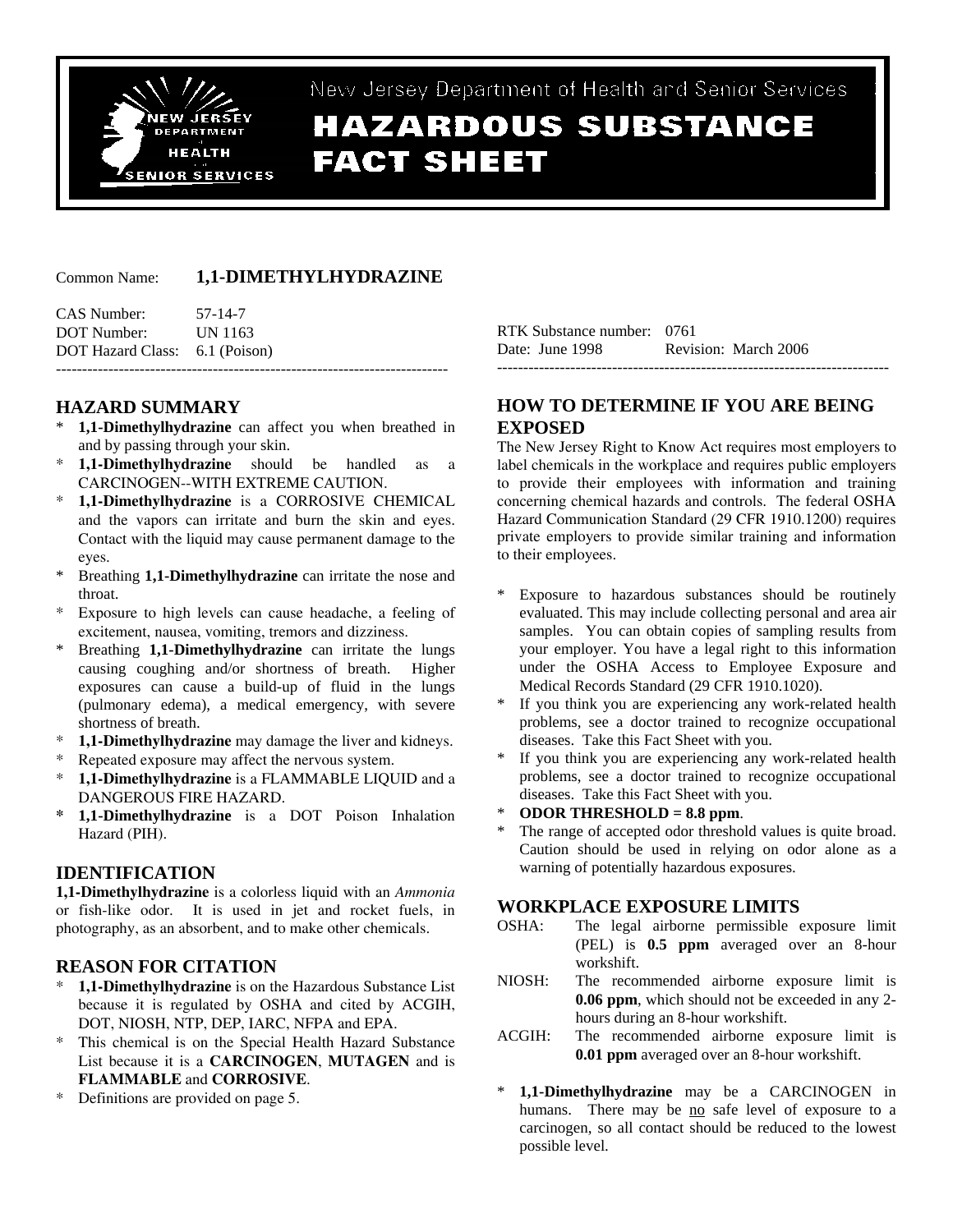## **1,1-DIMETHYLHYDRAZINE** page 2 of 6

The above exposure limits are for air levels only. When skin contact also occurs, you may be overexposed, even though air levels are less than the limits listed above.

## **WAYS OF REDUCING EXPOSURE**

- Enclose operations and use local exhaust ventilation at the site of chemical release. If local exhaust ventilation or enclosure is not used, respirators should be worn.
- Wear protective work clothing.
- \* Wash thoroughly immediately after exposure to **1,1-Dimethylhydrazine** and at the end of the workshift.
- \* Post hazard and warning information in the work area. In addition, as part of an ongoing education and training effort, communicate all information on the health and safety hazards of **1,1-Dimethylhydrazine** to potentially exposed workers.

----------------------------------------------------------------------

This Fact Sheet is a summary source of information of all potential and most severe health hazards that may result from exposure. Duration of exposure, concentration of the substance and other factors will affect your susceptibility to any of the potential effects described below.

-----------------------------------------------------------------------

## **HEALTH HAZARD INFORMATION**

#### **Acute Health Effects**

The following acute (short-term) health effects may occur immediately or shortly after exposure to **1,1-Dimethylhydrazine**:

- Vapors can irritate and burn the skin and eyes. Contact with the liquid may cause permanent damage to the eyes.
- \* Breathing **1,1-Dimethylhydrazine** can irritate the nose and throat.
- \* Exposure to high levels can cause headache, a feeling of excitement, nausea, vomiting, tremors and dizziness.
- Breathing **1,1-Dimethylhydrazine** can irritate the lungs causing coughing and/or shortness of breath. Higher exposures can cause a build-up of fluid in the lungs (pulmonary edema), a medical emergency, with severe shortness of breath.

## **Chronic Health Effects**

The following chronic (long-term) health effects can occur at some time after exposure to **1,1-Dimethylhydrazine** and can last for months or years:

## **Cancer Hazard**

- 1,1-Dimethylhydrazine may be a CARCINOGEN in humans since it has been shown to cause colon, rectum and lung cancer in animals.
- \* Many scientists believe there is no safe level of exposure to a carcinogen. Such substances may also have the potential for causing reproductive damage in humans.

#### **Reproductive Hazard**

According to the information presently available to the New Jersey Department of Health and Senior Services, **1,1-Dimethylhydrazine** has not been tested for its ability to affect reproduction.

#### **Other Long-Term Effects**

- **1,1-Dimethylhydrazine** may damage the liver and kidneys.
- \* Repeated exposure may affect the nervous system.

## **MEDICAL**

## **Medical Testing**

For those with frequent or potentially high exposure (half the TLV or greater), the following are recommended before beginning work and at regular times after that:

\* Liver and kidney function tests

If symptoms develop or overexposure is suspected, the following are recommended:

- \* Consider chest x-ray after acute overexposure
- \* Exam of the nervous system

Any evaluation should include a careful history of past and present symptoms with an exam. Medical tests that look for damage already done are not a substitute for controlling exposure.

Request copies of your medical testing. You have a legal right to this information under OSHA Access to Employee Exposure and Medical Records Standard (29 CFR 1910.1020).

#### **Mixed Exposures**

- Because smoking can cause heart disease, as well as lung cancer, emphysema, and other respiratory problems, it may worsen respiratory conditions caused by chemical exposure. Even if you have smoked for a long time, stopping now will reduce your risk of developing health problems.
- Because more than light alcohol consumption can cause liver damage, drinking alcohol can increase the liver damage caused by **1,1-Dimethylhydrazine**.

## **WORKPLACE CONTROLS AND PRACTICES**

Unless a less toxic chemical can be substituted for a hazardous substance, **ENGINEERING CONTROLS** are the most effective way of reducing exposure. The best protection is to enclose operations and/or provide local exhaust ventilation at the site of chemical release. Isolating operations can also reduce exposure. Using respirators or protective equipment is less effective than the controls mentioned above, but is sometimes necessary.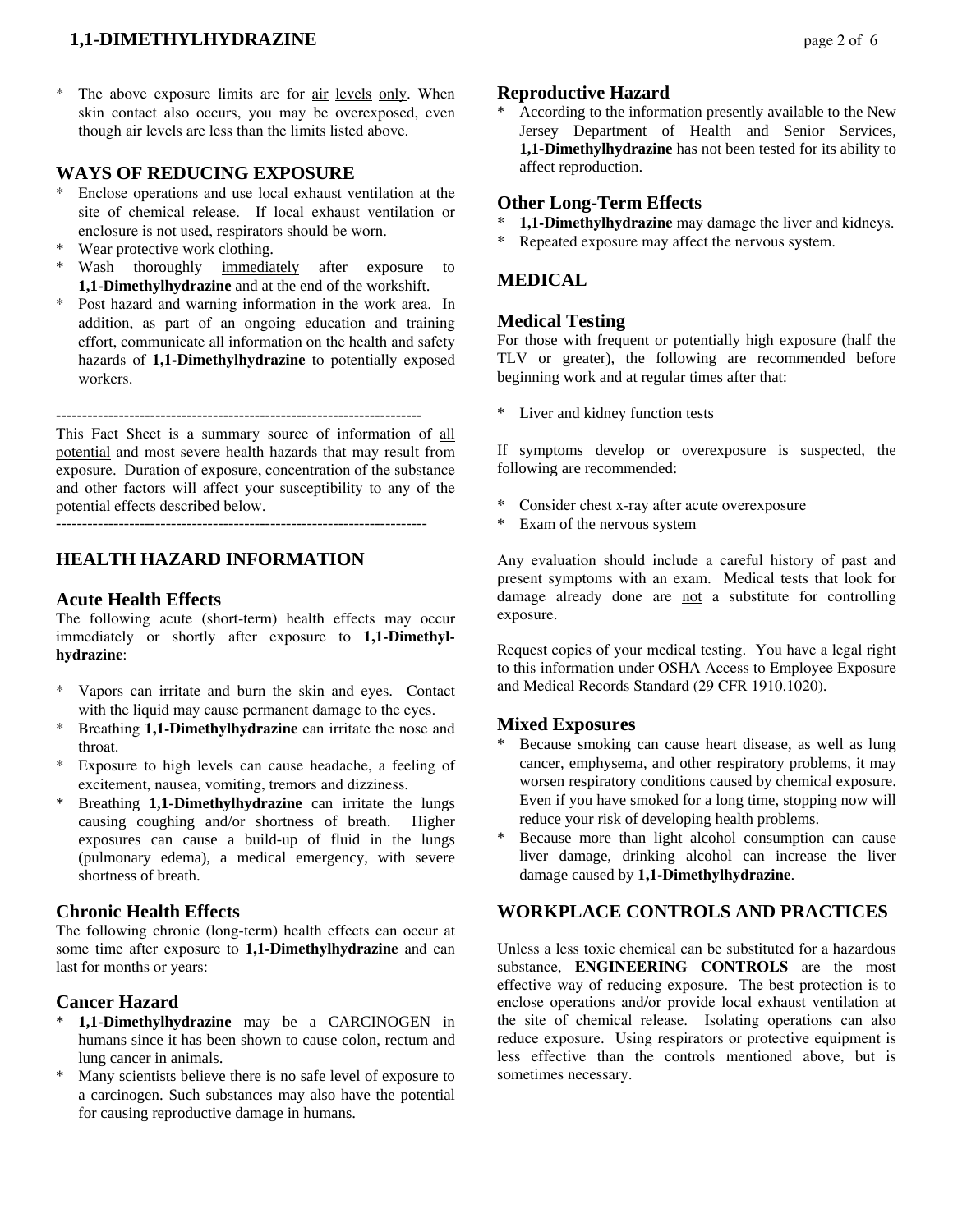In evaluating the controls present in your workplace, consider: (1) how hazardous the substance is, (2) how much of the substance is released into the workplace and (3) whether harmful skin or eye contact could occur. Special controls should be in place for highly toxic chemicals or when significant skin, eye, or breathing exposures are possible.

In addition, the following controls are recommended:

- \* Where possible, automatically pump liquid **1,1-Dimethylhydrazine** from drums or other storage containers to process containers.
- Before entering a confined space where **1,1-Dimethylhydrazine** may be present, check to make sure that an explosive concentration does not exist.

Good **WORK PRACTICES** can help to reduce hazardous exposures. The following work practices are recommended:

- \* Workers whose clothing has been contaminated by **1,1-Dimethylhydrazine** should change into clean clothing promptly.
- Contaminated work clothes should be laundered by individuals who have been informed of the hazards of exposure to **1,1-Dimethylhydrazine**.
- \* Eye wash fountains should be provided in the immediate work area for emergency use.
- \* If there is the possibility of skin exposure, emergency shower facilities should be provided.
- \* On skin contact with **1,1-Dimethylhydrazine**, immediately wash or shower to remove the chemical. At the end of the workshift, wash any areas of the body that may have contacted **1,1-Dimethylhydrazine**, whether or not known skin contact has occurred.
- \* Do not eat, smoke, or drink where **1,1-Dimethylhydrazine** is handled, processed, or stored, since the chemical can be swallowed. Wash hands carefully before eating, drinking, smoking, or using the toilet.

## **PERSONAL PROTECTIVE EQUIPMENT**

WORKPLACE CONTROLS ARE BETTER THAN PERSONAL PROTECTIVE EQUIPMENT. However, for some jobs (such as outside work, confined space entry, jobs done only once in a while, or jobs done while workplace controls are being installed), personal protective equipment may be appropriate.

The OSHA Personal Protective Equipment Standard (29 CFR 1910.132) requires employers to determine the appropriate personal protective equipment for each hazard and to train employees on how and when to use protective equipment.

The following recommendations are only guidelines and may not apply to every situation.

## **Clothing**

- \* Avoid skin contact with **1,1-Dimethylhydrazine**. Wear protective gloves and clothing. Safety equipment suppliers/manufacturers can provide recommendations on the most protective glove/clothing material for your operation.
- All protective clothing (suits, gloves, footwear, headgear) should be clean, available each day, and put on before work.
- Safety equipment manufacturers recommend *Butyl Rubber*; *Viton®/Butyl Rubber*; *Tellchem® HPS*; *Responder®*; and *Tychem® BR/LV* and *TK* as protective materials.

## **Eye Protection**

- \* Wear indirect-vent, impact and splash resistant goggles when working with liquids.
- Wear a face shield along with goggles when working with corrosive, highly irritating or toxic substances.
- Contact lenses should not be worn when working with this substance.

## **Respiratory Protection**

**IMPROPER USE OF RESPIRATORS IS DANGEROUS.** Such equipment should only be used if the employer has a written program that takes into account workplace conditions, requirements for worker training, respirator fit testing, and medical exams, as described in the OSHA Respiratory Protection Standard (29 CFR 1910.134).

- \* Where the potential exists for exposure over **0.01 ppm**, use a NIOSH approved supplied-air respirator with a full facepiece operated in a pressure-demand or other positivepressure mode. For increased protection use in combination with an auxiliary self-contained breathing apparatus operated in a pressure-demand or other positive-pressure mode.
- Exposure to 15 ppm is immediately dangerous to life and health. If the possibility of exposure above **15 ppm** exists, use a NIOSH approved self-contained breathing apparatus with a full facepiece operated in a pressure-demand or other positive-pressure mode equipped with an emergency escape air cylinder.

## **HANDLING AND STORAGE**

- Prior to working with **1,1-Dimethylhydrazine** you should be trained on its proper handling and storage.
- **1,1-Dimethylhydrazine** must be stored to avoid contact with OXIDIZING AGENTS (such as PERCHLORATES, PEROXIDES, PERMANGANATES, CHLORATES, NITRATES, CHLORINE, BROMINE and FLUORINE) and DICYANOFURAZAN since violent reactions occur.
- **1,1-Dimethylhydrazine** is not compatible with COPPER; COPPER ALLOYS; BRASS; IRON; IRON SALTS; MERCURY; FUMING NITRIC ACID; and STRONG ACIDS (such as HYDROCHLORIC, SULFURIC and NITRIC).
- \* Sources of ignition, such as smoking and open flames, are prohibited where **1,1-Dimethylhydrazine** is used, handled, or stored.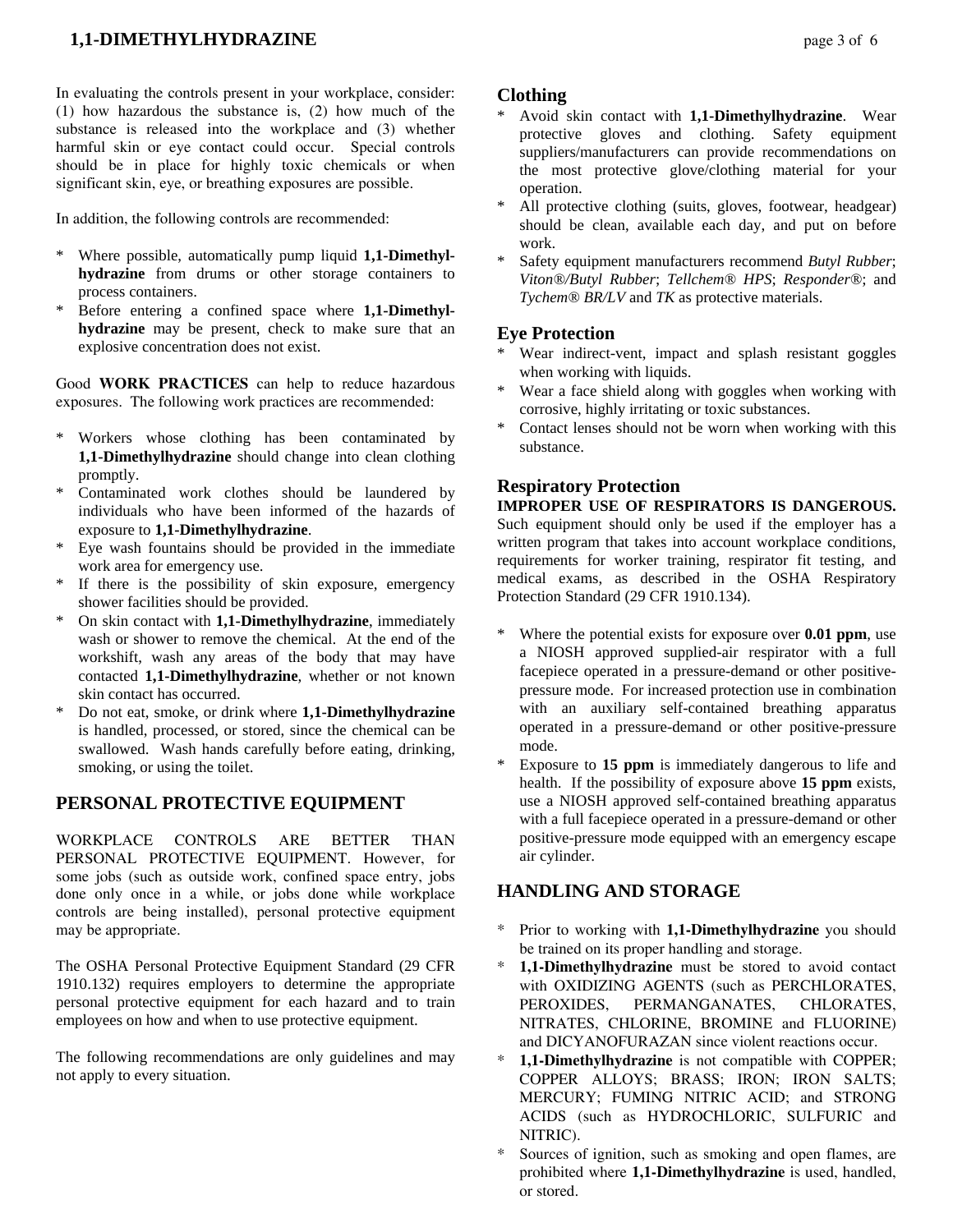## **1,1-DIMETHYLHYDRAZINE** page 4 of 6

- Metal containers involving the transfer of **1,1-Dimethylhydrazine** should be grounded and bonded.
- Use only non-sparking tools and equipment, especially when opening and closing containers of **1,1- Dimethylhydrazine**.

## **QUESTIONS AND ANSWERS**

- Q: If I have acute health effects, will I later get chronic health effects?
- A: Not always. Most chronic (long-term) effects result from repeated exposures to a chemical.
- Q: Can I get long-term effects without ever having shortterm effects?
- A: Yes, because long-term effects can occur from repeated exposures to a chemical at levels not high enough to make you immediately sick.
- Q: What are my chances of getting sick when I have been exposed to chemicals?
- A: The likelihood of becoming sick from chemicals is increased as the amount of exposure increases. This is determined by the length of time and the amount of material to which someone is exposed.
- Q: When are higher exposures more likely?
- A: Conditions which increase risk of exposure include physical and mechanical processes (heating, pouring, spraying, spills and evaporation from large surface areas such as open containers), and "confined space" exposures (working inside vats, reactors, boilers, small rooms, etc.).
- Q: Is the risk of getting sick higher for workers than for community residents?
- A: Yes. Exposures in the community, except possibly in cases of fires or spills, are usually much lower than those found in the workplace. However, people in the community may be exposed to contaminated water as well as to chemicals in the air over long periods. This may be a problem for children or people who are already ill.
- Q: Don't all chemicals cause cancer?
- A: No. Most chemicals tested by scientists are not cancercausing.
- Q: Should I be concerned if a chemical causes cancer in animals?
- A: Yes. Most scientists agree that a chemical that causes cancer in animals should be treated as a suspected human carcinogen unless proven otherwise.
- Q: But don't they test animals using much higher levels of a chemical than people usually are exposed to?
- A: Yes. That's so effects can be seen more clearly using fewer animals. But high doses alone don't cause cancer unless it's a cancer agent. In fact, a chemical that causes cancer in animals at high doses could cause cancer in humans exposed to low doses.
- Q: What are the likely health problems from chemicals which cause mutations?
- A: There are two primary health concerns associated with mutagens: (1) cancers can result from changes induced in cells and, (2) adverse reproductive and developmental outcomes can result from damage to the egg and sperm cells.

----------------------------------------------------------------------

The following information is available from:

 New Jersey Department of Health and Senior Services Occupational Health Service PO Box 360 Trenton, NJ 08625-0360 (609) 984-1863 (609) 984-7407 (fax)

Web address: http://www.state.nj.us/health/eoh/odisweb/

## **Industrial Hygiene Information**

Industrial hygienists are available to answer your questions regarding the control of chemical exposures using exhaust ventilation, special work practices, good housekeeping, good hygiene practices, and personal protective equipment including respirators. In addition, they can help to interpret the results of industrial hygiene survey data.

#### **Medical Evaluation**

If you think you are becoming sick because of exposure to chemicals at your workplace, you may call personnel at the Department of Health and Senior Services, Occupational Health Service, who can help you find the information you need.

#### **Public Presentations**

Presentations and educational programs on occupational health or the Right to Know Act can be organized for labor unions, trade associations and other groups.

## **Right to Know Information Resources**

The Right to Know Infoline (609) 984-2202 can answer questions about the identity and potential health effects of chemicals, list of educational materials in occupational health, references used to prepare the Fact Sheets, preparation of the Right to Know Survey, education and training programs, labeling requirements, and general information regarding the Right to Know Act. Violations of the law should be reported to (609) 984-2202.

----------------------------------------------------------------------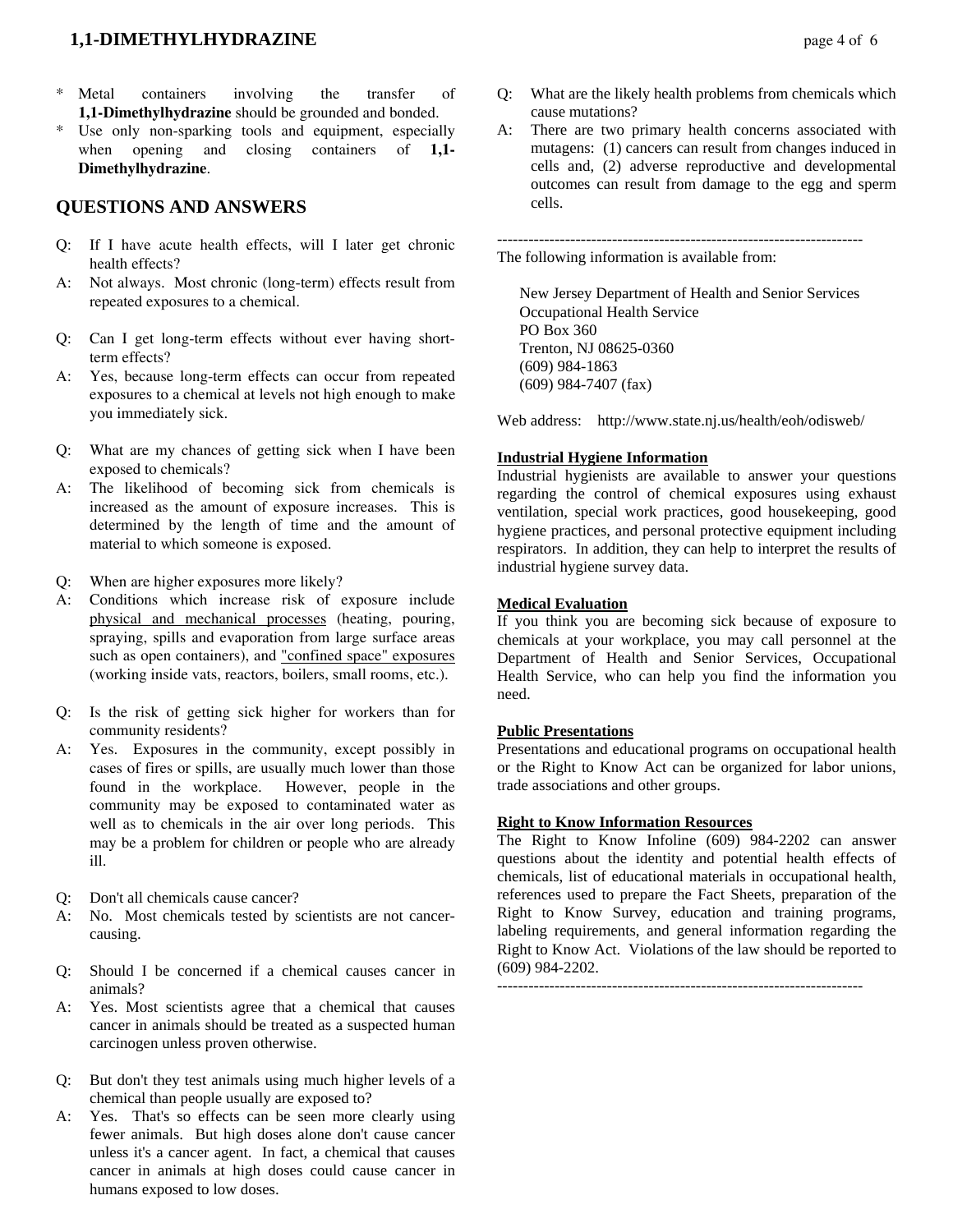## **1,1-DIMETHYLHYDRAZINE** page 5 of 6

#### **DEFINITIONS**

**ACGIH** is the American Conference of Governmental Industrial Hygienists. It recommends upper limits (called TLVs) for exposure to workplace chemicals.

A **carcinogen** is a substance that causes cancer.

The **CAS number** is assigned by the Chemical Abstracts Service to identify a specific chemical.

**CFR** is the Code of Federal Regulations, which consists of the regulations of the United States government.

A **combustible** substance is a solid, liquid or gas that will burn.

A **corrosive** substance is a gas, liquid or solid that causes irreversible damage to human tissue or containers.

**DEP** is the New Jersey Department of Environmental **Protection** 

**DOT** is the Department of Transportation, the federal agency that regulates the transportation of chemicals.

**EPA** is the Environmental Protection Agency, the federal agency responsible for regulating environmental hazards.

A **fetus** is an unborn human or animal.

A **flammable** substance is a solid, liquid, vapor or gas that will ignite easily and burn rapidly.

The **flash point** is the temperature at which a liquid or solid gives off vapor that can form a flammable mixture with air.

**IARC** is the International Agency for Research on Cancer, a scientific group that classifies chemicals according to their cancer-causing potential.

**IRIS** is the Integrated Risk Information System database of the federal EPA.

A **miscible** substance is a liquid or gas that will evenly dissolve in another.

**mg/m3** means milligrams of a chemical in a cubic meter of air. It is a measure of concentration (weight/volume).

A **mutagen** is a substance that causes mutations. A **mutation** is a change in the genetic material in a body cell. Mutations can lead to birth defects, miscarriages, or cancer.

**NAERG** is the North American Emergency Response Guidebook. It was jointly developed by Transport Canada, the United States Department of Transportation and the Secretariat of Communications and Transportation of Mexico. It is a guide for first responders to quickly identify the specific or generic hazards of material involved in a transportation incident, and to protect themselves and the general public during the initial response phase of the incident.

**NFPA** is the National Fire Protection Association. It classifies substances according to their fire and explosion hazard.

**NIOSH** is the National Institute for Occupational Safety and Health. It tests equipment, evaluates and approves respirators, conducts studies of workplace hazards, and proposes standards to OSHA.

**NTP** is the National Toxicology Program which tests chemicals and reviews evidence for cancer.

**OSHA** is the Occupational Safety and Health Administration, which adopts and enforces health and safety standards.

**PEL** is the Permissible Exposure Limit which is enforceable by the Occupational Safety and Health Administration.

**PIH** is a DOT designation for chemicals which are Poison Inhalation Hazards.

**ppm** means parts of a substance per million parts of air. It is a measure of concentration by volume in air.

A **reactive** substance is a solid, liquid or gas that releases energy under certain conditions.

**STEL** is a Short Term Exposure Limit which is usually a 15 minute exposure that should not be exceeded at any time during a work day.

A **teratogen** is a substance that causes birth defects by damaging the fetus.

**TLV** is the Threshold Limit Value, the workplace exposure limit recommended by ACGIH.

The **vapor pressure** is a measure of how readily a liquid or a solid mixes with air at its surface. A higher vapor pressure indicates a higher concentration of the substance in air and therefore increases the likelihood of breathing it in.